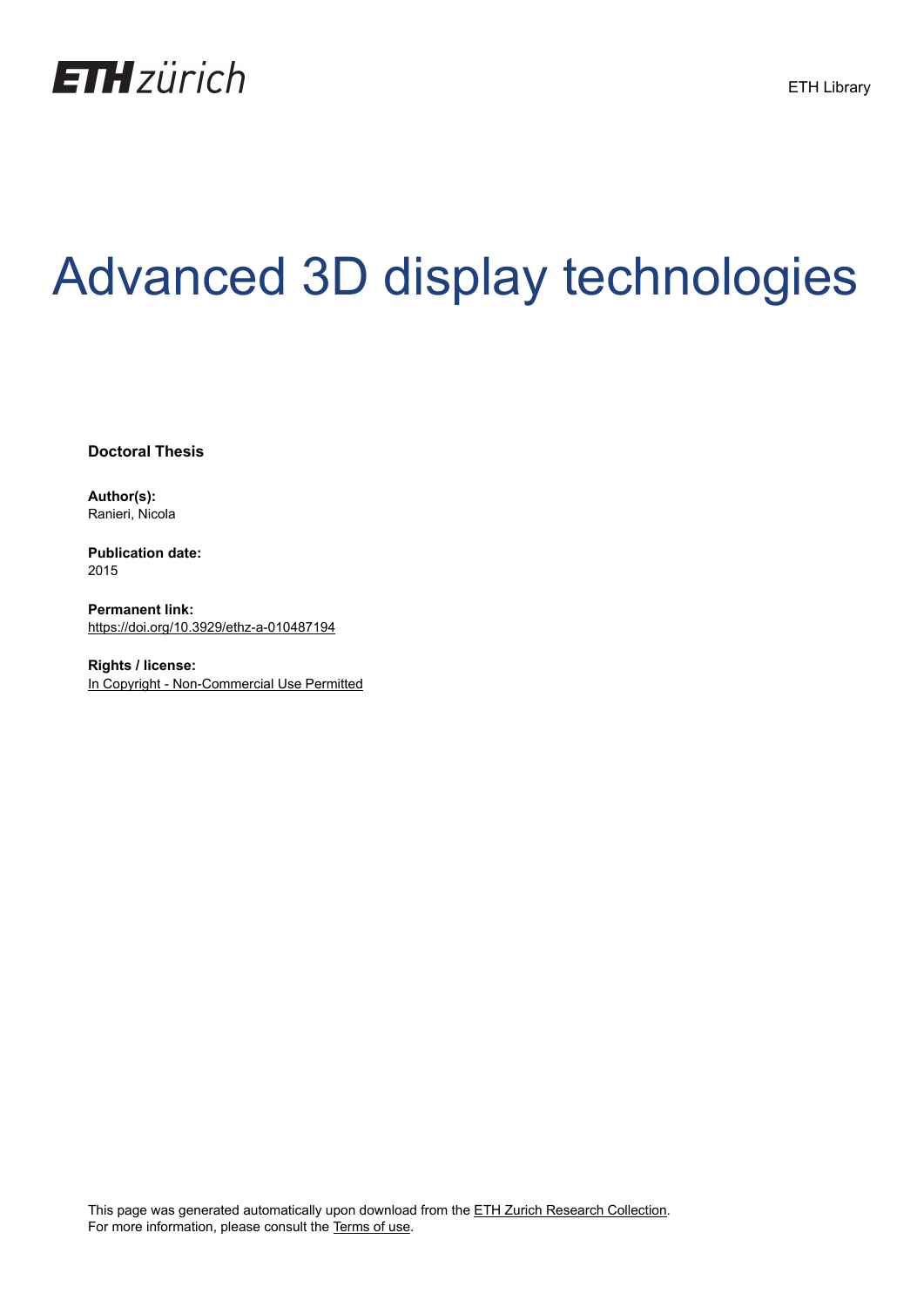DISS. ETH NO. 22745

### ADVANCED 3D DISPLAY TECHNOLOGIES

A thesis submitted to attain the degree of

DOCTOR OF SCIENCES of ETH ZURICH

(Dr. sc. ETH Zurich)

presented by

#### NICOLA RANIERI

Master of Science ETH in Computer Science, ETH Zurich

born on 07.08.1985

citizen of Bachenbülach (ZH), Switzerland

accepted on the recommendation of

Prof. Dr. Markus Gross, examiner Prof. Dr. Henry Fuchs, co-examiner Prof. Dr. Otmar Hilliges, co-examiner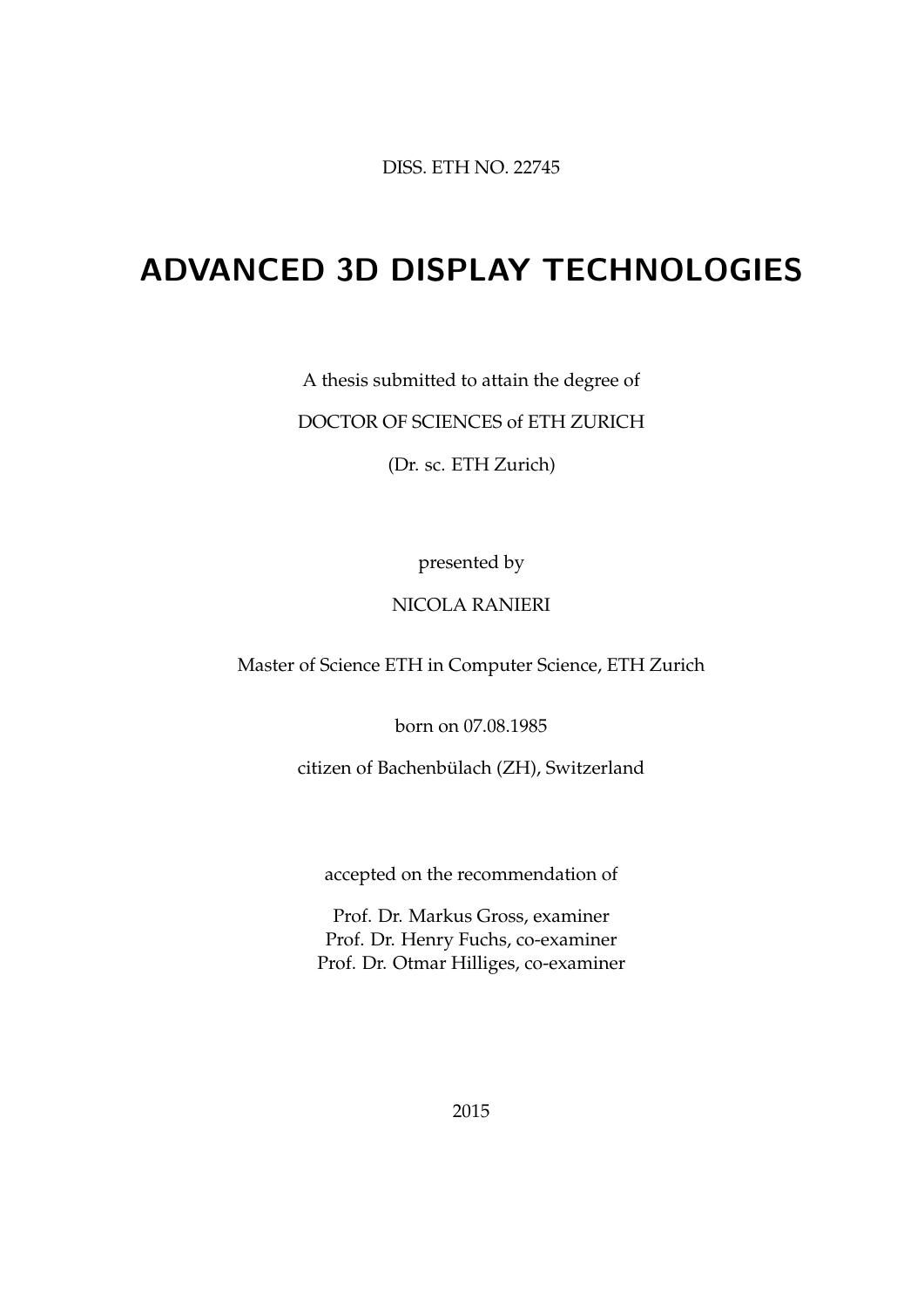### Abstract

Displays capable of providing the illusion of depth have been emerged over the past decades and even found their way into home entertainment. These devices can be as simple as just separately exposing two different views for the left and the right eye but also can be as complex as reproducing a full 4D light field. While they succeed in creating the illusion of depth, they typically are lacking many visual cues which would be required to give an immersive and natural viewing experience.

In this thesis, we analyze different 3D display technologies. We assess their strengths and weaknesses and explore ways on how to improve them. With the gained knowledge, novel display designs are proposed, built and evaluated.

More specifically, we investigate three different types of displays. We first enhance stereoscopic displays by adding transparency as a feature. Also we propose a retroreflective system to serve independent content to multiple viewers on a largescale display.

We then generalize the notation of multi-layered volumetric displays by creating a framework which describes the basic display primitives for a existing screens. Within this framework, we then provide the operations applied to light traversing each primitive and provide a decomposition algorithm for a given input light field.

Finally we also provide advanced versions of light field displays. We show how multiple layers can reduce the bandwidth required by a 4D light field display. Then we describe how a transparent light field display can be achieved. Further we describe a light field display with a significant higher bandwidth than state of the art displays, using the temporal domain.

Since many of the created prototypes use multiple layers, we also propose a method to calibrate multi-layered display architectures.

For each idea we have built novel hardware prototypes to proof soundness of our theories. Results are captured and critically discussed to verify the feasibility of the concepts. We show, that understanding both the underlying hardware as well as the theory is crucial and can lead to improved performance and realism of advanced 3D displays.